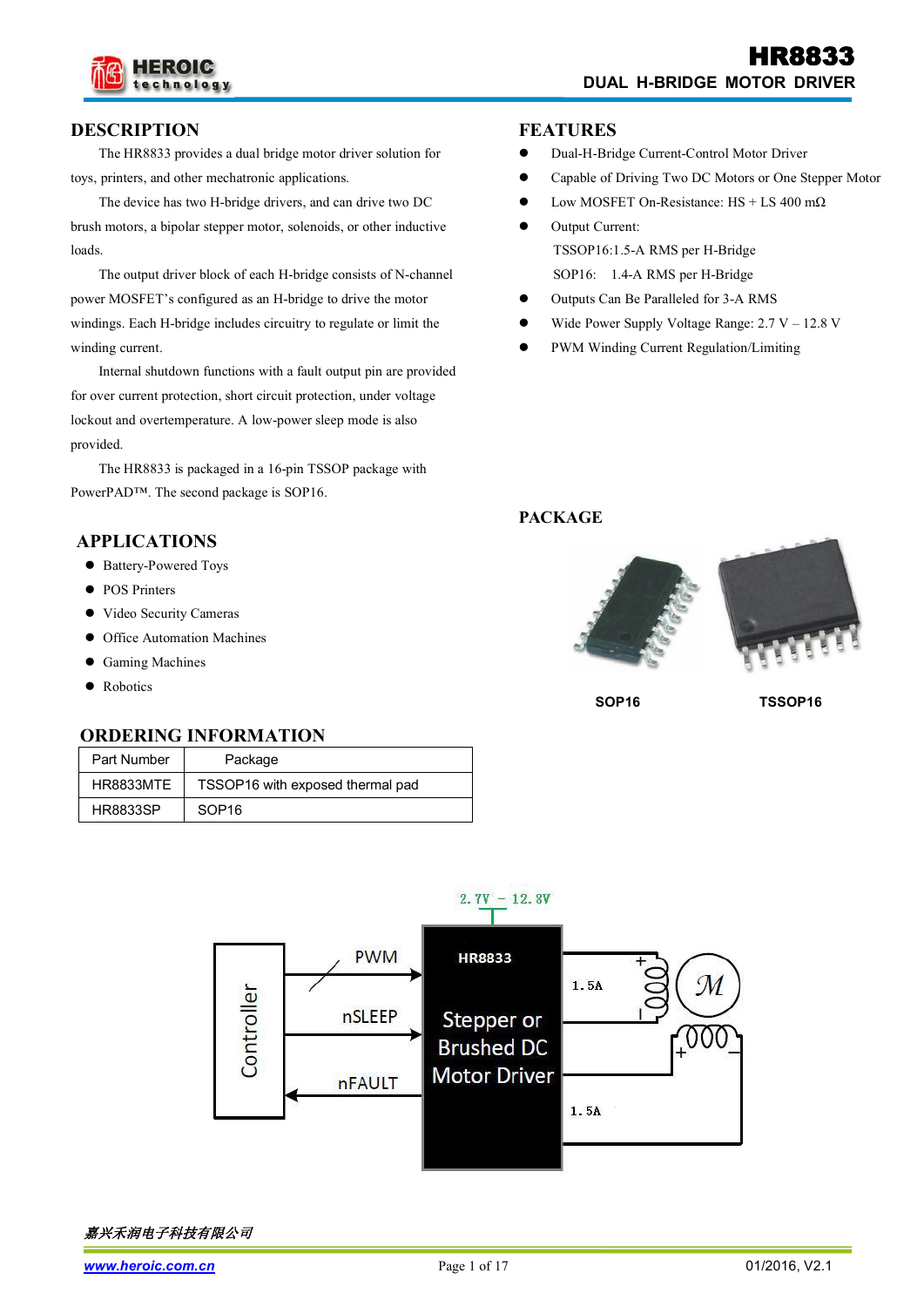

## **Functional Block Diagram**

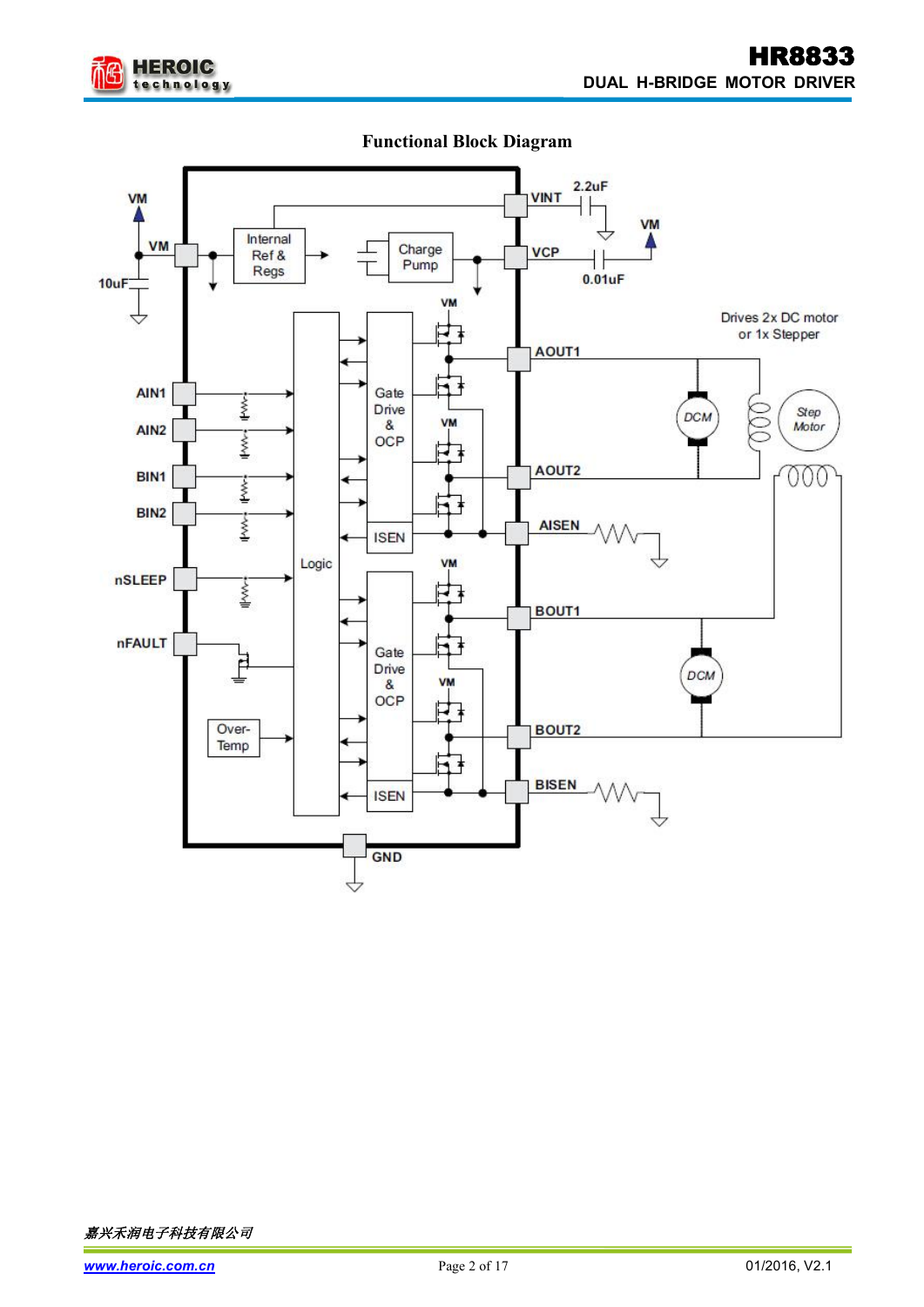

## **ABSOLUTE MAXIMUM RATINGS at Ta = 25°C**

| <b>Parameter</b>                     | Symbol          | <b>Conditions</b> | <b>Ratings</b> | <b>Unit</b>     |
|--------------------------------------|-----------------|-------------------|----------------|-----------------|
| Load Supply Voltage                  | VM              |                   | $-0.3 - 13$    | V               |
| <b>Output Current</b>                | $I_{OUT}$       |                   | $\pm 1.5$      | A               |
| Logic Input voltage                  | $\rm V_{IN}$    |                   | $-0.7$ to $7$  | V               |
| Sense Voltage                        | $V_{\rm SENSE}$ |                   | $-0.3$ to 0.5  | V               |
| <b>Operating Ambient Temperature</b> | $T_A$           | Range S           | $-20$ to 85    | $\rm ^{\circ}C$ |
| Maximum Junction                     | $T_J(max)$      |                   | 150            | $\rm ^{\circ}C$ |
| <b>Storage Temperature</b>           | $T_{\rm stg}$   |                   | $-55$ to 150   | $\rm ^{\circ}C$ |

## **RECOMMENDED OPERATING CONDITIONS at Ta = 25°C**

|                                                |                   | Min            | <b>NOM</b>               | <b>Max</b> | <b>Unit</b>  |
|------------------------------------------------|-------------------|----------------|--------------------------|------------|--------------|
| Load Supply Voltage Range                      | VM                | 2.7            | $\overline{\phantom{0}}$ | 12.8       | V            |
| Logic Input Voltage Range                      | <b>VIN</b>        | $\overline{0}$ | $\overline{\phantom{0}}$ | 5.75       | $\mathbf{V}$ |
| Continuous RMS or DC output current per bridge | <b>IOUT</b>       | $\mathbf{0}$   |                          |            | A            |
|                                                | TSSOP16           |                |                          | 1.5        |              |
|                                                | <b>IOUT</b>       | $\mathbf{0}$   |                          | 1.4        |              |
|                                                | SOP <sub>16</sub> |                |                          |            |              |

## NOTE:

- 1. Load Supply Voltage Range:HR8833 can be powered with a supply voltage from 2.7 to 12.8 V for step motor. When DC motor, you should keep the load supply voltage below 10.8V.
- 2. Take care the distinguish of PIN between two package.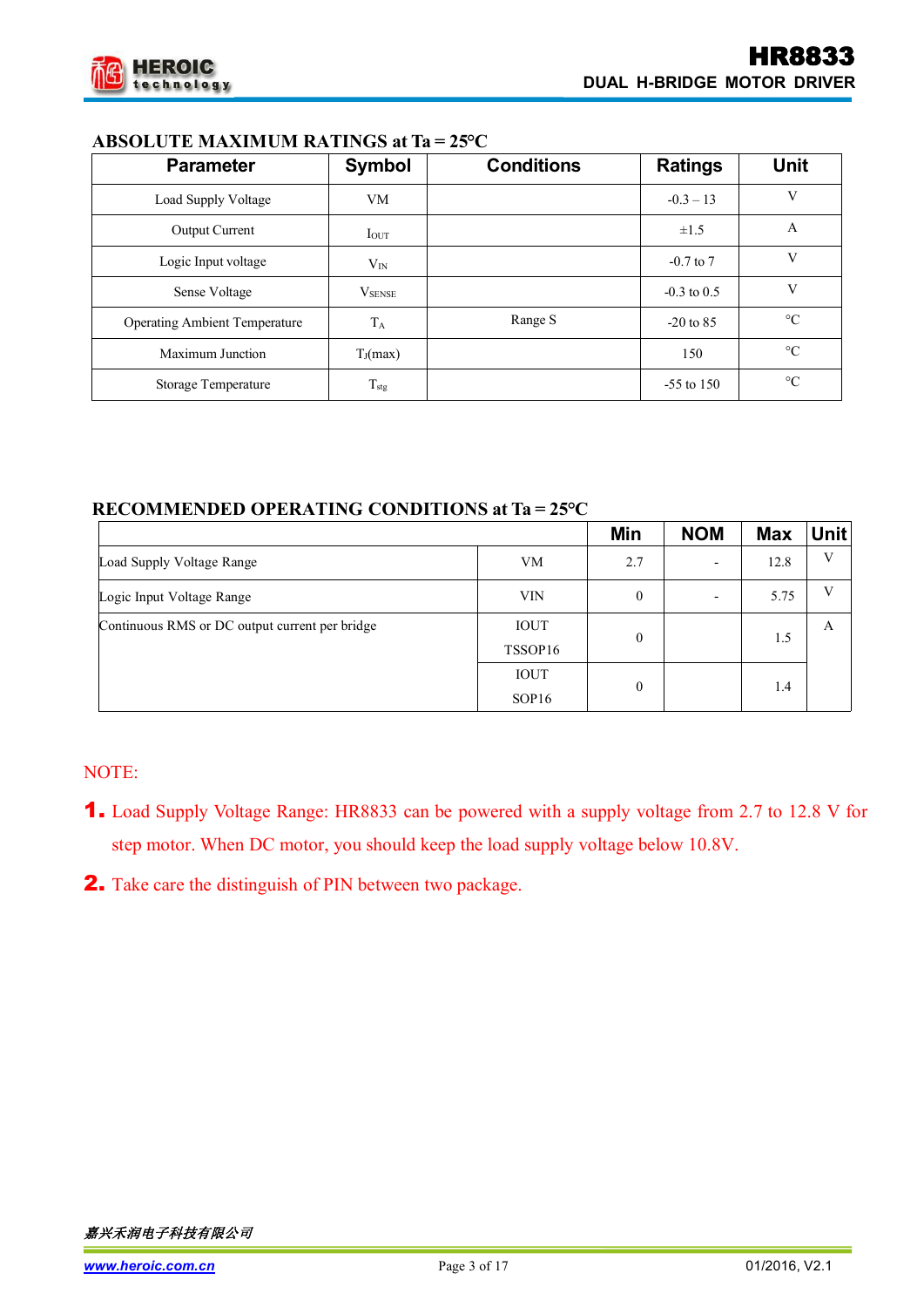

# HR8833

**DUAL H-BRIDGE MOTOR DRIVER**

|                            | <b>PARAMETER</b>                   | <b>TEST CONDITIONS</b>                   | <b>MIN</b>     | <b>TYP</b> | <b>MAX</b>   | <b>UNIT</b>             |  |
|----------------------------|------------------------------------|------------------------------------------|----------------|------------|--------------|-------------------------|--|
|                            | <b>POWER SUPPLY</b>                |                                          |                |            |              |                         |  |
| <b>IVM</b>                 | VM operating supply current        | $VM = 5 V$ , $xIN1 = 0 V$ , $xIN2 = 0 V$ |                | 1.7        | 3            | mA                      |  |
| <b>IVMQ</b>                | VM sleep mode supply current       | $VM = 5 V$                               |                | 1.6        | 2.5          | uA                      |  |
| <b>VUVLO</b>               | VM undervoltage lockout voltage    | VM falling                               |                |            | 2.6          | $\mathbf V$             |  |
| <b>VHYS</b>                | VM undervoltage lockout hysteresis |                                          |                | 90         |              | mV                      |  |
|                            | <b>LOGIC-LEVEL INPUTS</b>          |                                          |                |            |              |                         |  |
| VIL                        | Input low voltage                  | nSLEEP                                   |                |            | 0.5          | $\mathbf V$             |  |
|                            |                                    | All other pins                           |                |            | $0.7\,$      |                         |  |
| VIH                        | Input High voltage                 | nSLEEP                                   | 2.5            |            |              | $\mathbf V$             |  |
|                            |                                    | All other pins                           | $\overline{2}$ |            |              |                         |  |
| <b>VHYS</b>                | Input hysteresis                   |                                          |                | 0.4        |              | $\mathbf V$             |  |
| RPD                        | Input pull-down resistance         | nSLEEP                                   |                | 500        |              | $k\Omega$               |  |
|                            |                                    | All except nSLEEP                        |                | 150        |              |                         |  |
| $\rm IIL$                  | Input low current                  | $VIN = 0$                                |                |            | $\mathbf{1}$ | uA                      |  |
| IIH                        | Input high current                 | $VIN = 3.3 V$ , nSLEEP                   |                | 6.6        | 13           | uA                      |  |
|                            |                                    | $VIN = 3.3 V$ , all except nSLEEP        |                | 16.5       | 33           |                         |  |
| $t$ DEG                    | Input deglitch time                |                                          |                | 450        |              | ns                      |  |
|                            | nFAULT OUTPUT (OPEN-DRAIN OUTPUT)  |                                          |                |            |              |                         |  |
| $\ensuremath{\text{VOL}}$  | Output low voltage                 | $IO = 5 mA$                              |                |            | 0.5          | $\ensuremath{\text{V}}$ |  |
| IOH                        | Output high leakage current        | $VO = 3.3 V$                             |                |            | 1            | uA                      |  |
|                            | <b>H-BRIDGE FETS</b>               |                                          |                |            |              |                         |  |
|                            | HS FET on resistance               | $VM = 5 V, I O = 500 mA$                 |                | 200        |              |                         |  |
| RDS(ON)                    |                                    | $VM = 2.7 V, I O = 500 mA$               |                | 250        |              | $m\Omega$               |  |
|                            | LS FET on resistance               | $VM = 5 V, I O = 500 mA$                 |                | 180        |              |                         |  |
|                            |                                    | $VM = 2.7 V, I O = 500 mA$               |                | 220        |              |                         |  |
| <b>IOFF</b>                | <b>IOFF</b>                        | $VM = 5 V$ , $VOUT = 0 V$                | $-1$           |            | $\mathbf{1}$ | uA                      |  |
|                            | <b>MOTOR DRIVER</b>                |                                          |                |            |              |                         |  |
| ${\rm f} {\rm P} {\rm WM}$ | Current control PWM frequency      | Internal PWM frequency                   |                | 50         |              | kHz                     |  |
|                            |                                    |                                          |                |            |              |                         |  |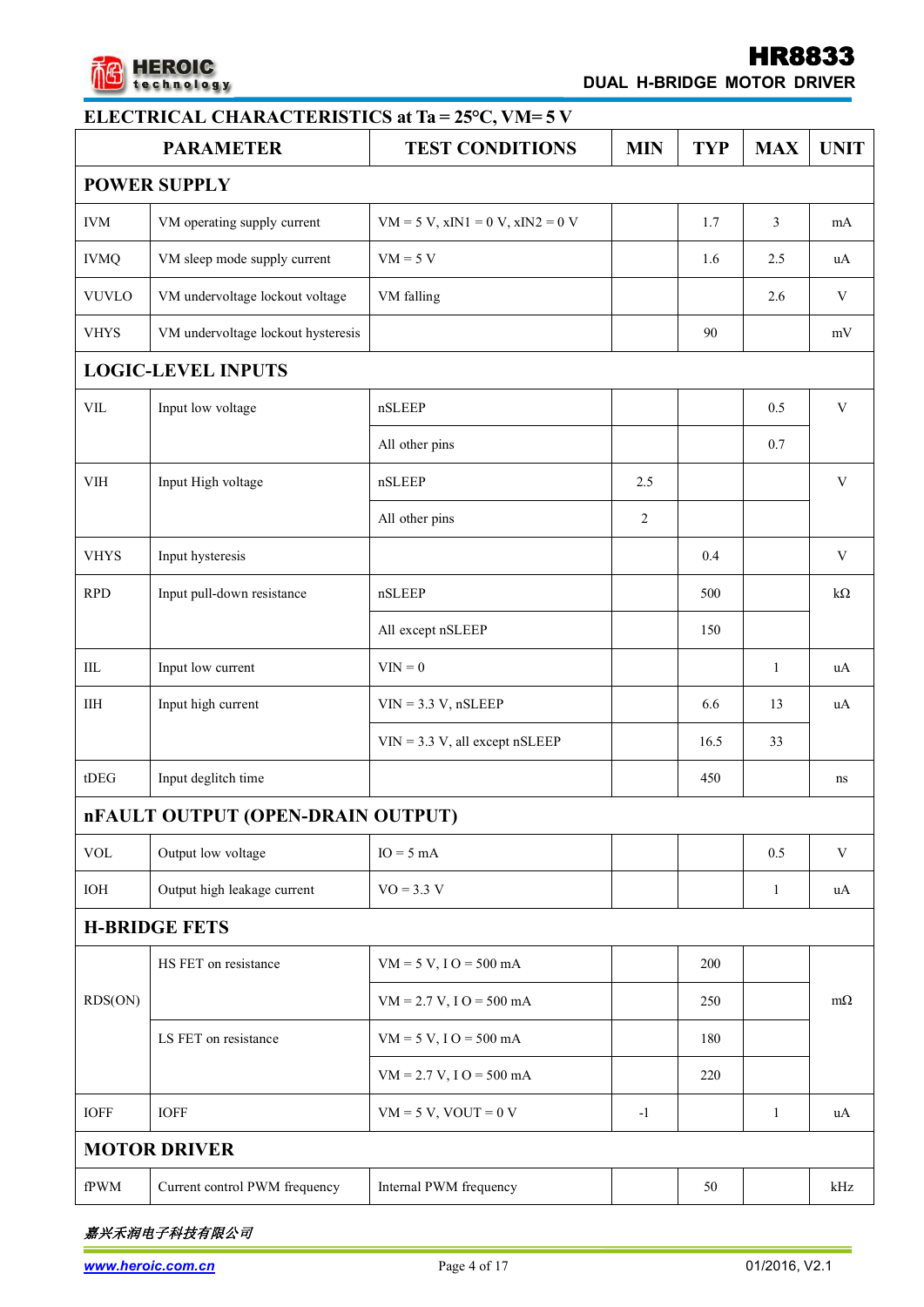

## HR8833 **DUAL H-BRIDGE MOTOR DRIVER**

| tR                     | Rise time                         | VM =5V, 16Ω to GND, 10% to 90%         |     | 240  |     | ns                |
|------------------------|-----------------------------------|----------------------------------------|-----|------|-----|-------------------|
| $\mathrm{t}\mathrm{F}$ | Fall time                         | VM =5V, 16 $\Omega$ to GND, 10% to 90% |     | 200  |     | ns                |
| tPROP                  | Propagation delay INx to OUTx     | $VM = 5 V$                             |     | 0.9  |     | us                |
| tDEAD                  | Dead time                         | $VM = 5 V$                             |     | 340  |     | ns                |
|                        | PROTECTION CIRCUITS               |                                        |     |      |     |                   |
| <b>IOCP</b>            | Overcurrent protection trip level |                                        | 2.5 |      |     | $\mathbf{A}$      |
| $t$ DEG                | OCP Deglitch time                 |                                        |     | 2.25 |     | us                |
| tOCP                   | Overcurrent protection period     |                                        |     | 1.35 |     | ms                |
| tTSD                   | Thermal shutdown temperature      | Die temperature                        | 150 | 160  | 180 | $^\circ\!{\rm C}$ |
|                        | <b>CURRENT CONTROL</b>            |                                        |     |      |     |                   |
| <b>VTRIP</b>           | xISEN trip voltage                |                                        | 160 | 200  | 240 | mV                |
| tBLANK                 | Current sense blanking time       |                                        |     | 2.6  |     | us                |
| <b>SLEEP MODE</b>      |                                   |                                        |     |      |     |                   |
| tWAKE                  | Startup time                      | nSLEEP inactive high to H-bridge on    |     | 0.2  | -1  | ms                |
|                        |                                   |                                        |     |      |     |                   |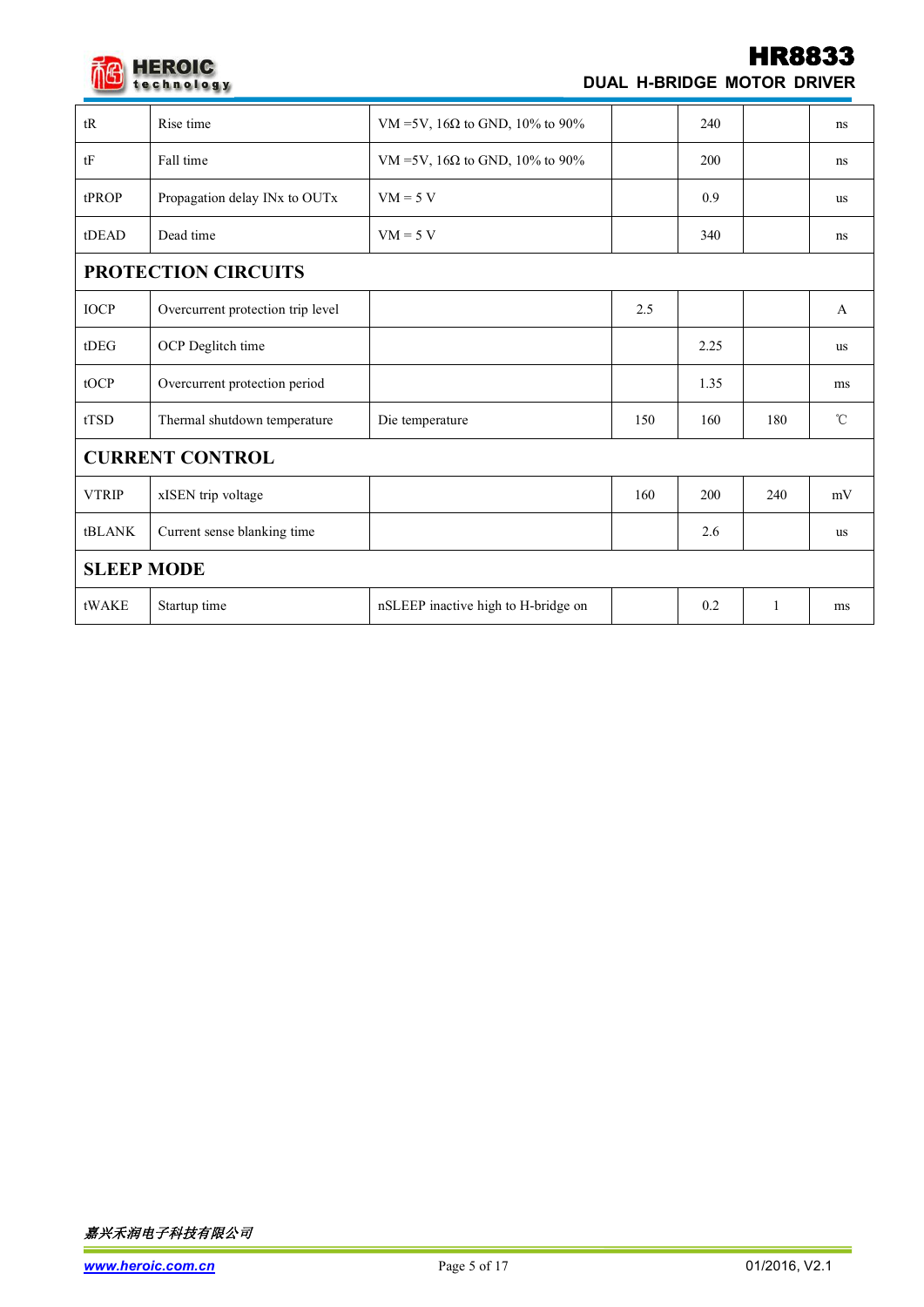

#### **FUNCTIONAL DESCRIPTION**

The HR8833 device is an integrated motor driver solution for brushed DC or bipolar stepper motors. The device integrates two NMOS H-bridges and current regulation circuitry. The HR8833 can be powered with a supply voltage from 2.7 to 12.8 V and can provide an output current up to 1.5 A RMS.

A simple PWM interface allows easy interfacing to the controller circuit.

The current regulation is a 13-μs fixed off-time slow decay.

The device includes a low-power sleep mode, which lets the system save power when not driving the motor.

#### **PWM Motor Drivers**

HR8833 contains two identical H-bridge motor drivers with current-control PWM circuitry. A block diagram of the circuitry is shown below:



#### **H-Bridge and Current-Chopping Circuitry**

#### **Bridge Control and Decay Modes**

The AIN1 and AIN2 input pins control the state of the AOUT1 and AOUT2 outputs; similarly, the BIN1 and BIN2 input pins control the state of the BOUT1 and BOUT2 outputs. Below table shows the logic.

| xIN1 | xIN2 | xOUT1 | xOUT2 | <b>FUNCTION</b>    |
|------|------|-------|-------|--------------------|
|      |      |       |       | Coast / fast decay |
|      |      |       | Н     | Reverse            |
|      |      |       |       | Forward            |
|      |      |       |       | Brake / slow decay |

**H-Bridge Logic**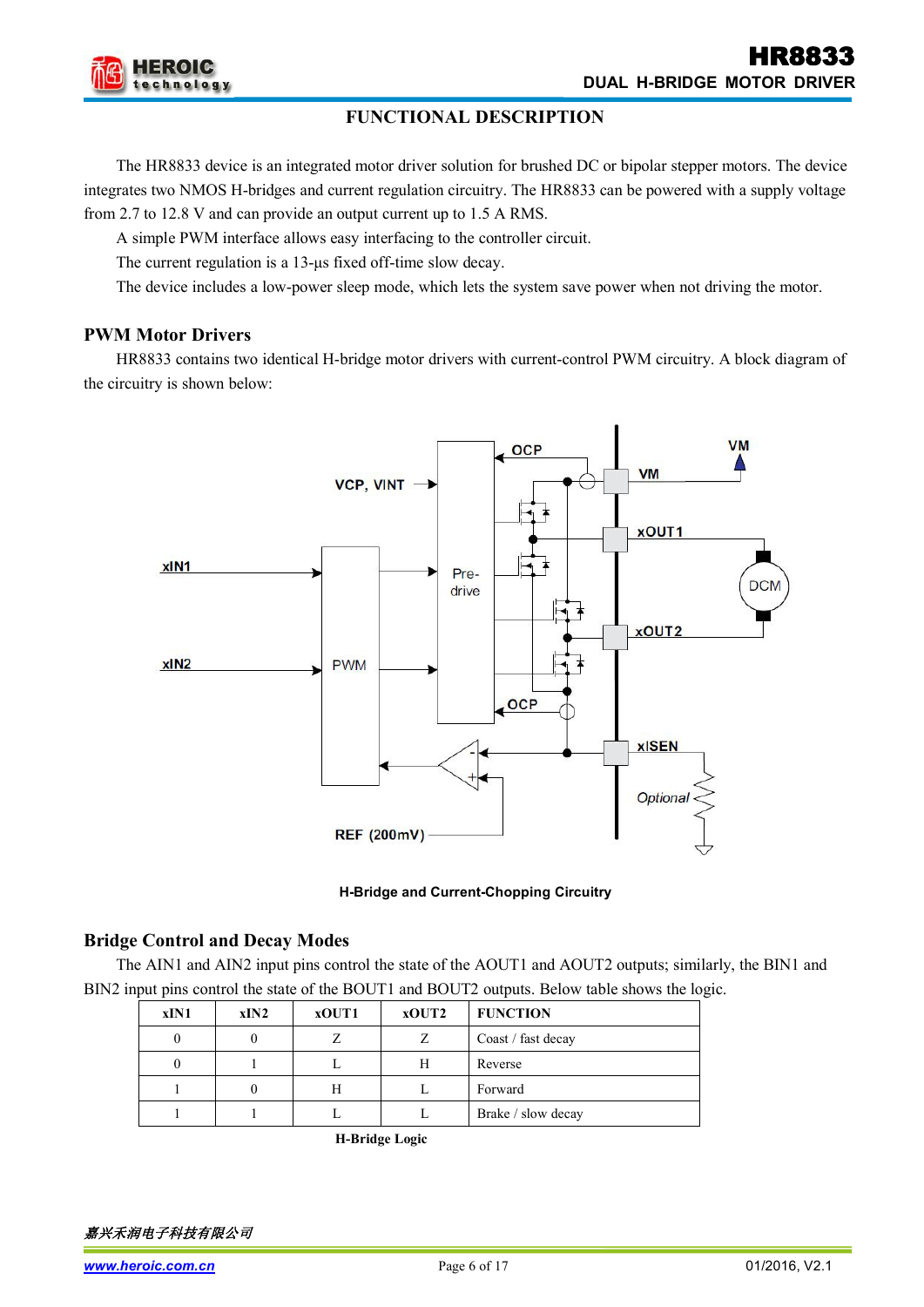

## HR8833 **DUAL H-BRIDGE MOTOR DRIVER**

The inputs can also be used for PWM control of the motor speed. When controlling a winding with PWM, when the drive current is interrupted, the inductive nature of the motor requires that the current must continue to flow.This is called recirculation current. To handle this recirculation current, the H-bridge can operate in two different states, fast decay or slow decay. In fast decay mode, the H-bridge is disabled and recirculation current flows through the body diodes; in slow decay, the motor winding is shorted.

To PWM using fast decay, the PWM signal is applied to one xIN pin while the other is held low; to use slow decay, one xIN pin is held high.

| <b>PWM Control of Motor Speed</b> |            |                         |  |  |  |  |
|-----------------------------------|------------|-------------------------|--|--|--|--|
| xIN1                              | xIN2       | <b>FUNCTION</b>         |  |  |  |  |
| <b>PWM</b>                        | $\theta$   | Forward PWM, fast decay |  |  |  |  |
|                                   | <b>PWM</b> | Forward PWM, slow decay |  |  |  |  |
| $\theta$                          | <b>PWM</b> | Reverse PWM, fast decay |  |  |  |  |
| <b>PWM</b>                        |            | Reverse PWM, slow decay |  |  |  |  |



Below figure shows the current paths in different drive and decay mode.



## **Current Control**

The current through the motor windings may be limited, or controlled, by a fixed-frequency PWM current regulation, or current chopping. For DC motors, current control is used to limit the start-up and stall current of the motor. For stepper motors, current control is often used at all times.

When an H-bridge is enabled, current rises through the winding at a rate dependent on the DC voltage and inductance of the winding. If the current reaches the current chopping threshold, the bridge disables the current until the beginning of the next PWM cycle. Note that immediately after the current is enabled, the voltage on the xISEN pin is ignored for a fixed period of time before enabling the current sense circuitry. This blanking time is fixed at 2.6 μs. This blanking time also sets the minimum on time of the PWM when operating in current chopping mode.

The PWM chopping current is set by a comparator which compares the voltage across a current sense resistor connected to the xISEN pins with a reference voltage. The reference voltage is fixed at 200 mV.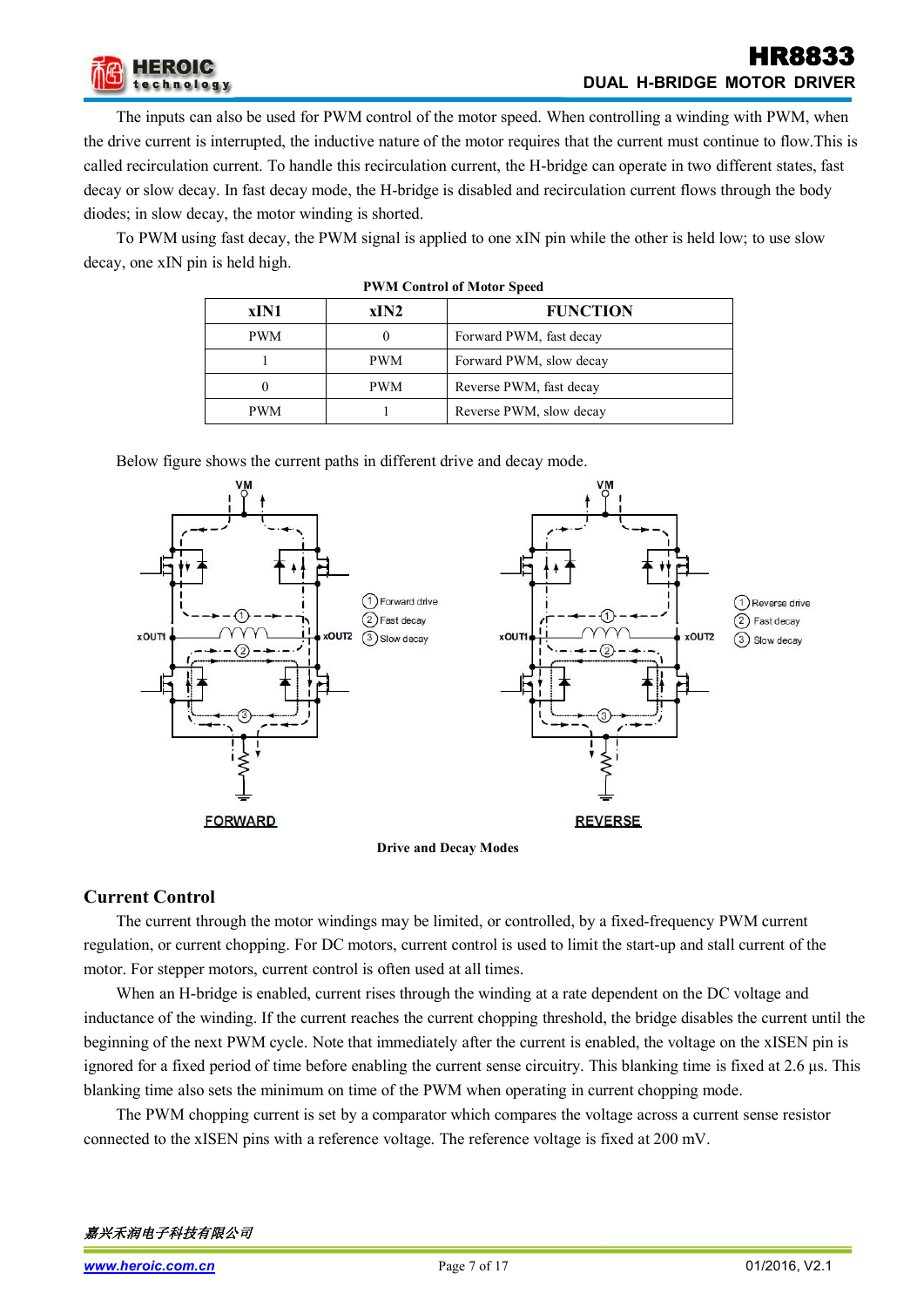

The chopping current is calculated in next equation:

$$
I_{CHOP} = \frac{200 \text{ mV}}{R_{XISEN}}
$$

Example:

If a 1- $\Omega$  sense resistor is used, the chopping current will be 200 mV/1  $\Omega$  = 200 mA.

Once the chopping current threshold is reached, the H-bridge switches to slow decay mode. Winding current is re-circulated by enabling both of the low-side FETs in the bridge. This state is held until the beginning of the next fixed-frequency PWM cycle.

Note that if current control is not needed, the xISEN pins should be connected directly to ground.

#### **nSLEEP Operation**

Driving nSLEEP low will put the device into a low power sleep state. In this state, the H-bridges are disabled, the gate drive charge pump is stopped, all internal logic is reset, and all internal clocks are stopped. All inputs are ignored until nSLEEP returns inactive high. When returning from sleep mode, some time (up to 1 ms) needs to pass before the motor driver becomes fully operational. To make the board design simple, the nSLEEP can be pulled up to the supply (VM). It is recommended to use a pullup resistor when this is done. This resistor limits the current to the input in case VM is higher than 6.5 V. Internally, the nSLEEP pin has a 500-kΩ resistor to GND. It also has a clamping zener diode that clamps the voltage at the pin at 6.5 V. Currents greater than 250 μA can cause damage to the input structure. Hence the recommended pullup resistor would be between 20 kΩ and 75 kΩ.

#### **Protection Circuits**

The HR8833 is fully protected against undervoltage, overcurrent and overtemperature events.

#### **Overcurrent Protection (OCP)**

An analog current limit circuit on each FET limits the current through the FET by limiting the gate drive. If this analog current limit persists for longer than the OCP deglitch time, all FETs in the H-bridge will be disabled and the nFAULT pin will be driven low. The driver will be re-enabled after the OCP retry period (tOCP)has passed. nFAULT becomes high again at this time. If the fault condition is still present, the cycle repeats. If the fault is no longer present, normal operation resumes and nFAULT remains deasserted. Please note that only the H-bridge in which the OCP is detected will be disabled while the other bridge will function normally.

Overcurrent conditions are detected independently on both high and low side devices; i.e., a short to ground, supply, or across the motor winding will all result in an overcurrent shutdown. Note that overcurrent protection does not use the current sense circuitry used for PWM current control, so functions even without presence of the xISEN resistors.

#### **Thermal Shutdown (TSD)**

If the die temperature exceeds safe limits, all FETs in the H-bridge will be disabled and the nFAULT pin will be driven low. Once the die temperature has fallen to a safe level operation will automatically resume.

#### **Undervoltage Lockout (UVLO)**

If at any time the voltage on the VM pin falls below the undervoltage lockout threshold voltage, all circuitry in the device will be disabled, and all internal logic will be reset. Operation will resume when VM rises above the UVLO threshold. nFAULT is driven low in the event of an undervoltage condition.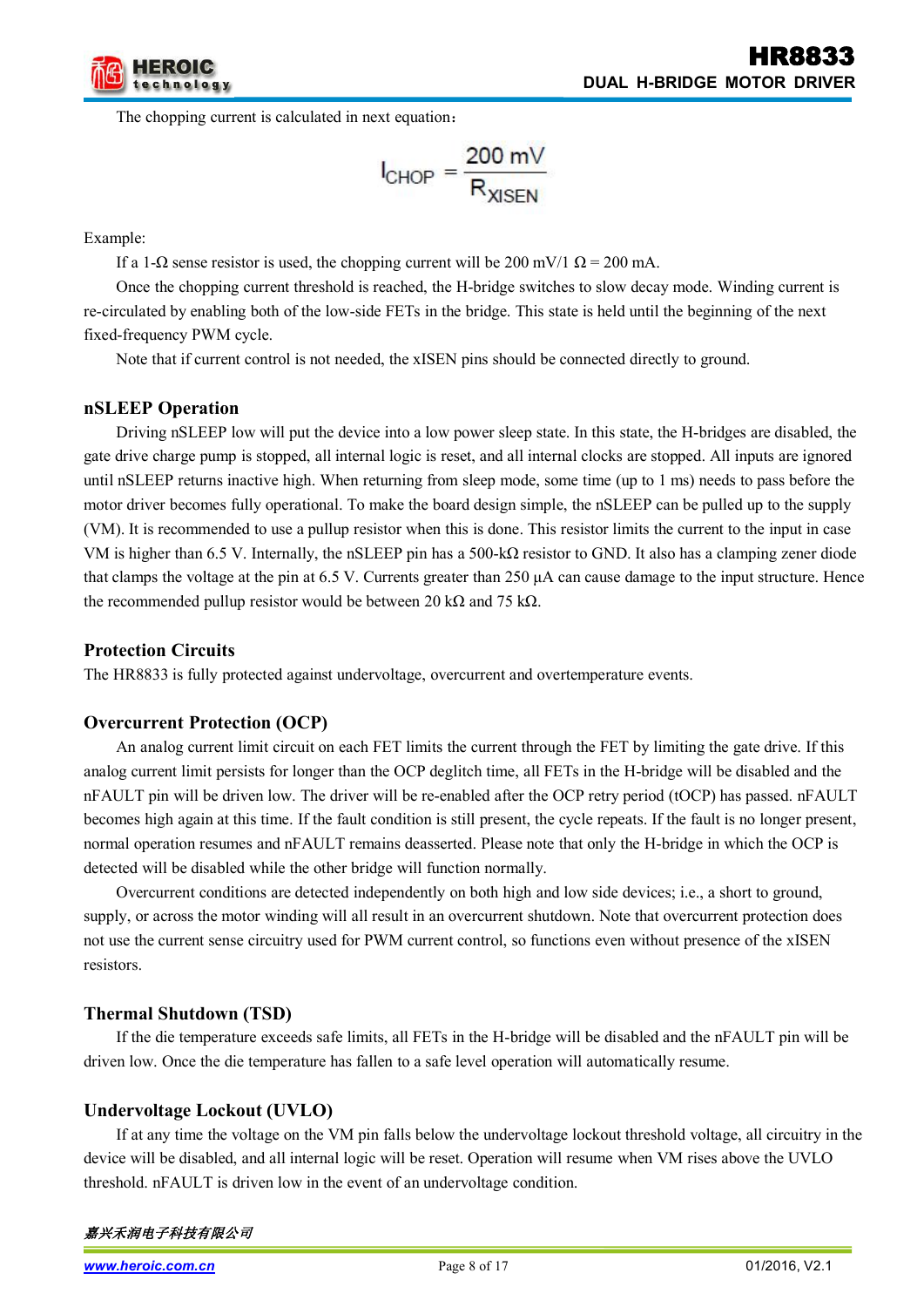

#### **Parallel Mode**

The two H-bridges in the HR8833 can be connected in parallel for double the current of a single H-bridge. The internal dead time in the HR8833 prevents any risk of cross-conduction (shoot-through) between the two bridges due to timing differences between the two bridges. The drawing below shows the connections.

**APPLICATIONS INFORMATION**

Note, below example is basis on TSSOP16 package.



**Parallel Mode**

## **THERMAL INFORMATION Maximum Output Current**

In actual operation, the maximum output current achievable with a motor driver is a function of die temperature. This in turn is greatly affected by ambient temperature and PCB design. Basically, the maximum motor current will be the amount of current that results in a power dissipation level that, along with the thermal resistance of the package and PCB, keeps the die at a low enough temperature to stay out of thermal shutdown.

The dissipation ratings given in the datasheet can be used as a guide to calculate the approximate maximum power dissipation that can be expected to be possible without entering thermal shutdown for several different PCB constructions. However, for accurate data, the actual PCB design must be analyzed via measurement or thermal simulation.

## **Thermal Protection**

The HR8833 has thermal shutdown (TSD) as described above. If the die temperature exceeds approximately 150°C, the device will be disabled until the temperature drops by 45°C.

Any tendency of the device to enter TSD is an indication of either excessive power dissipation, insufficient heatsinking, or too high an ambient temperature.

#### **Power Dissipation**

Power dissipation in the HR8833 is dominated by the DC power dissipated in the output FET resistance, or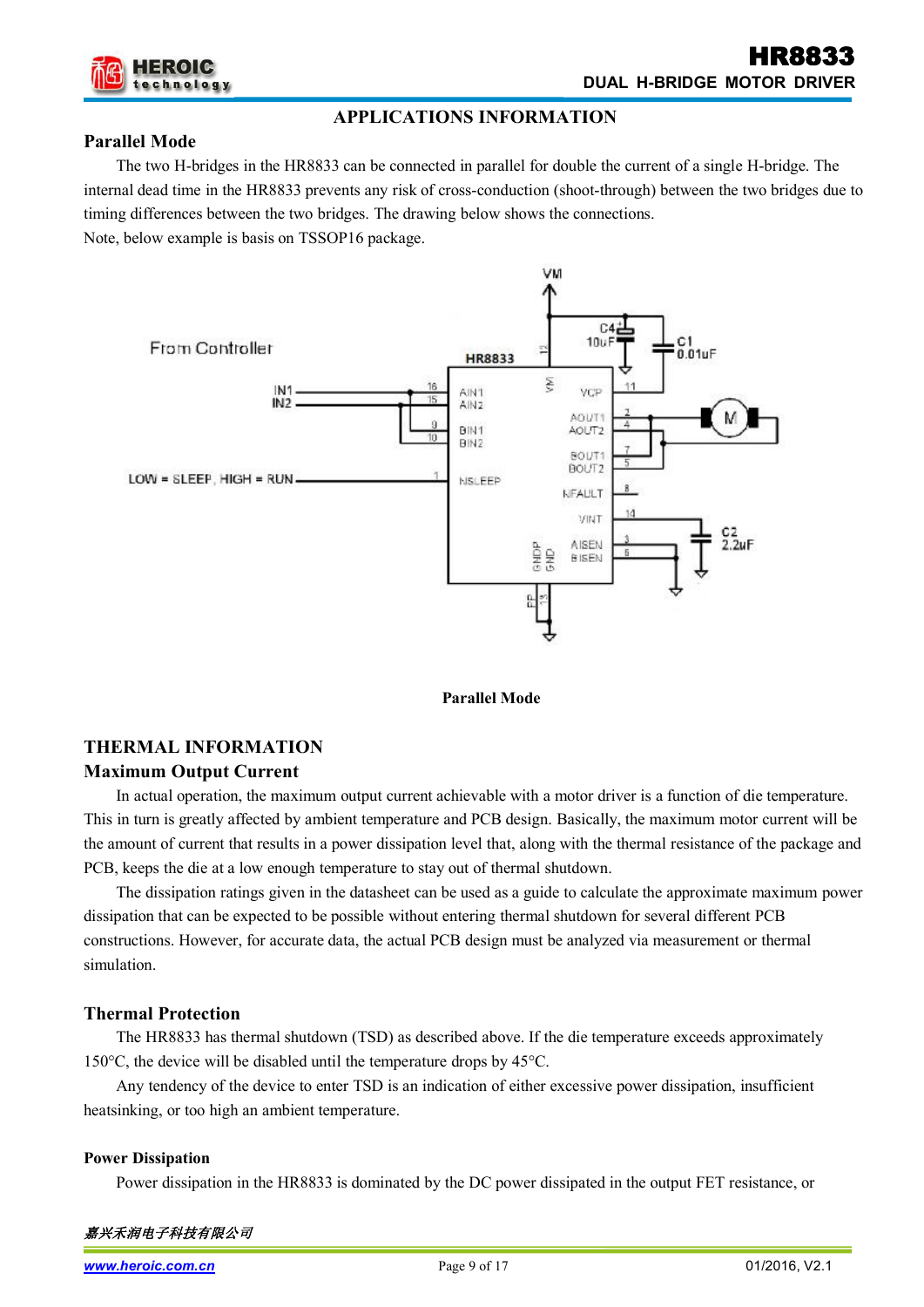

RDS(ON). There is additional power dissipated due to PWM switching losses, which are dependent on PWM frequency, rise and fall times, and VM supply voltages. These switching losses are typically on the order of 10% to 30% of the DC power dissipation.

The DC power dissipation of one H-bridge can be roughly estimated by next equation:

$$
P_{\text{TOT}} = (HS - R_{DS(ON)} \bullet I_{OUT(RMS)}) + (LS - R_{DS(ON)} \bullet I_{OUT(RMS)})^{2})
$$

where PTOT is the total power dissipation, HS - RDS(ON) is the resistance of the high side FET, LS - RDS(ON) is the resistance of the low side FET, and IOUT(RMS) is the RMS output current being applied to the motor.

Note that RDS(ON) increases with temperature, so as the device heats, the power dissipation increases. This must be taken into consideration when sizing the heatsink.

#### **Heatsinking**

The PowerPAD packages use an exposed pad to remove heat from the device. For proper operation, this pad must be thermally connected to copper on the PCB to dissipate heat. On a multi-layer PCB with a ground plane, this can be accomplished by adding a number of vias to connect the thermal pad to the ground plane. On PCBs without internal planes, copper area can be added on either side of the PCB to dissipate heat. If the copper area is on the opposite side of the PCB from the device, thermal vias are used to transfer the heat between top and bottom layers.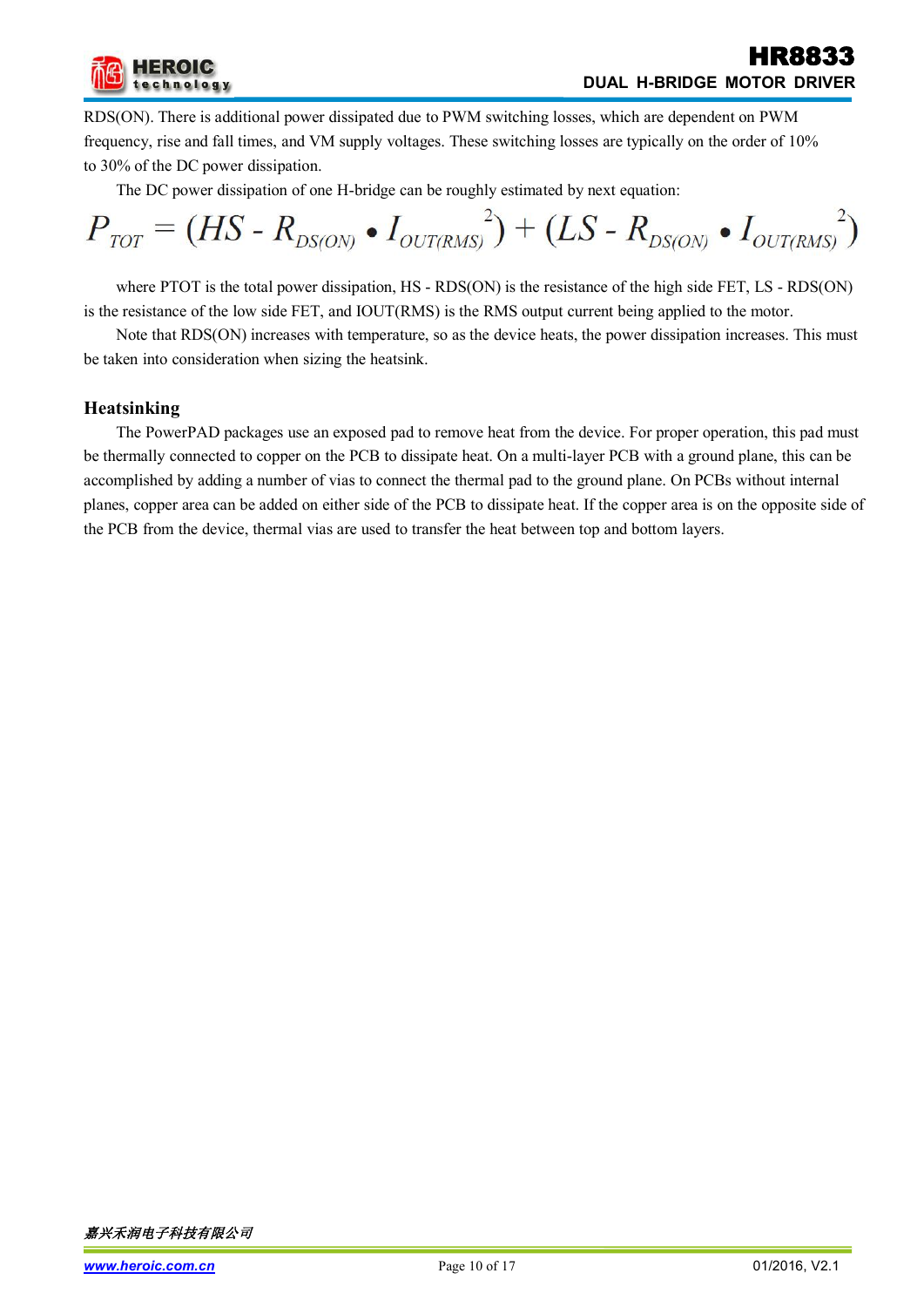

## **Layout Guidelines**

Bypass the VM terminal to GND using a low-ESR ceramic bypass capacitor with a recommended value of 10 μF rated for VM. This capacitor should be placed as close to the VM pin as possible with a thick trace or ground plane connection to the device GND pin and PowerPAD.

Bypass VINT to ground with a ceramic capacitor rated 6.3 V. Place this bypassing capacitor as close to the pin as possible.

## **Layout Example**



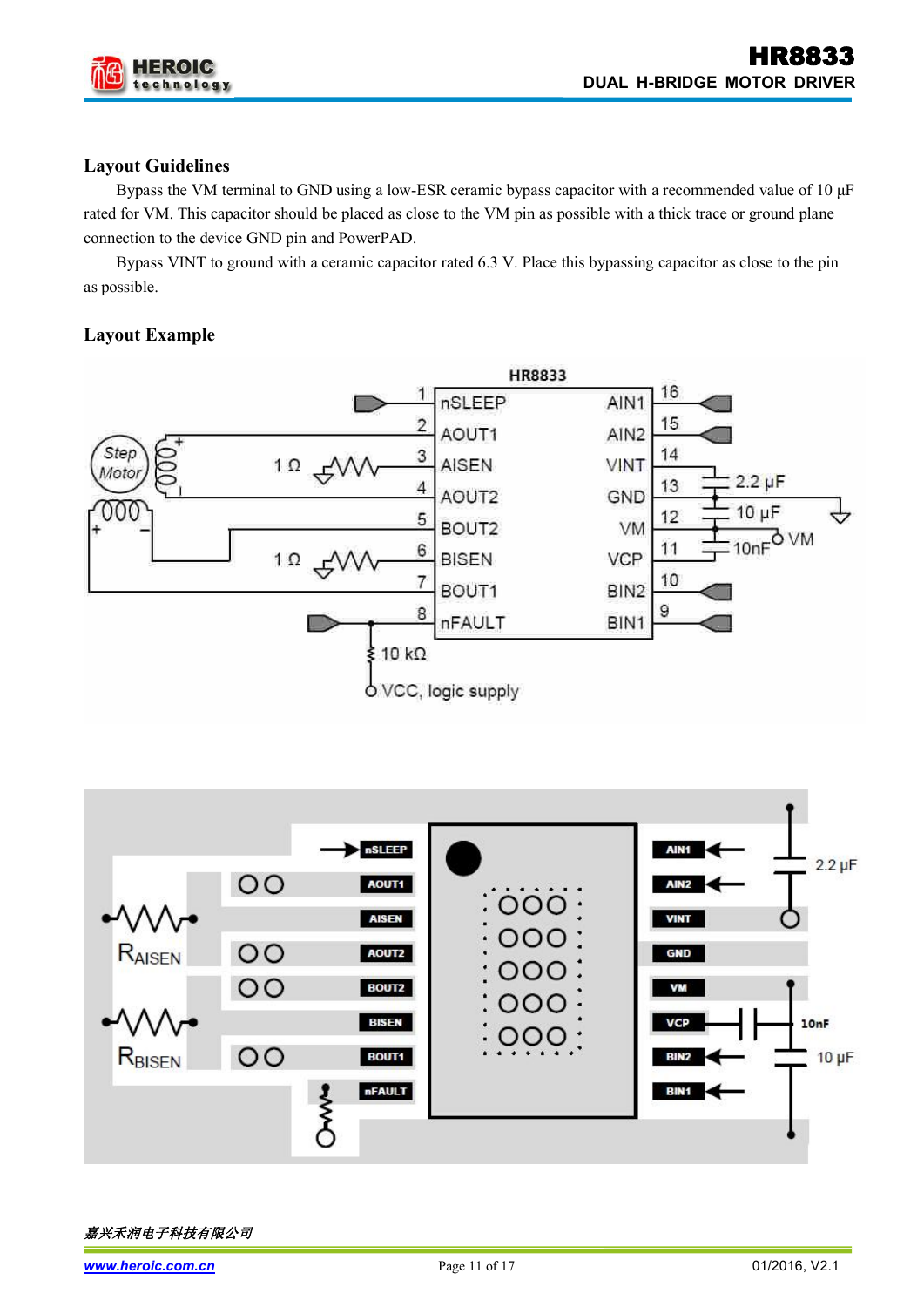

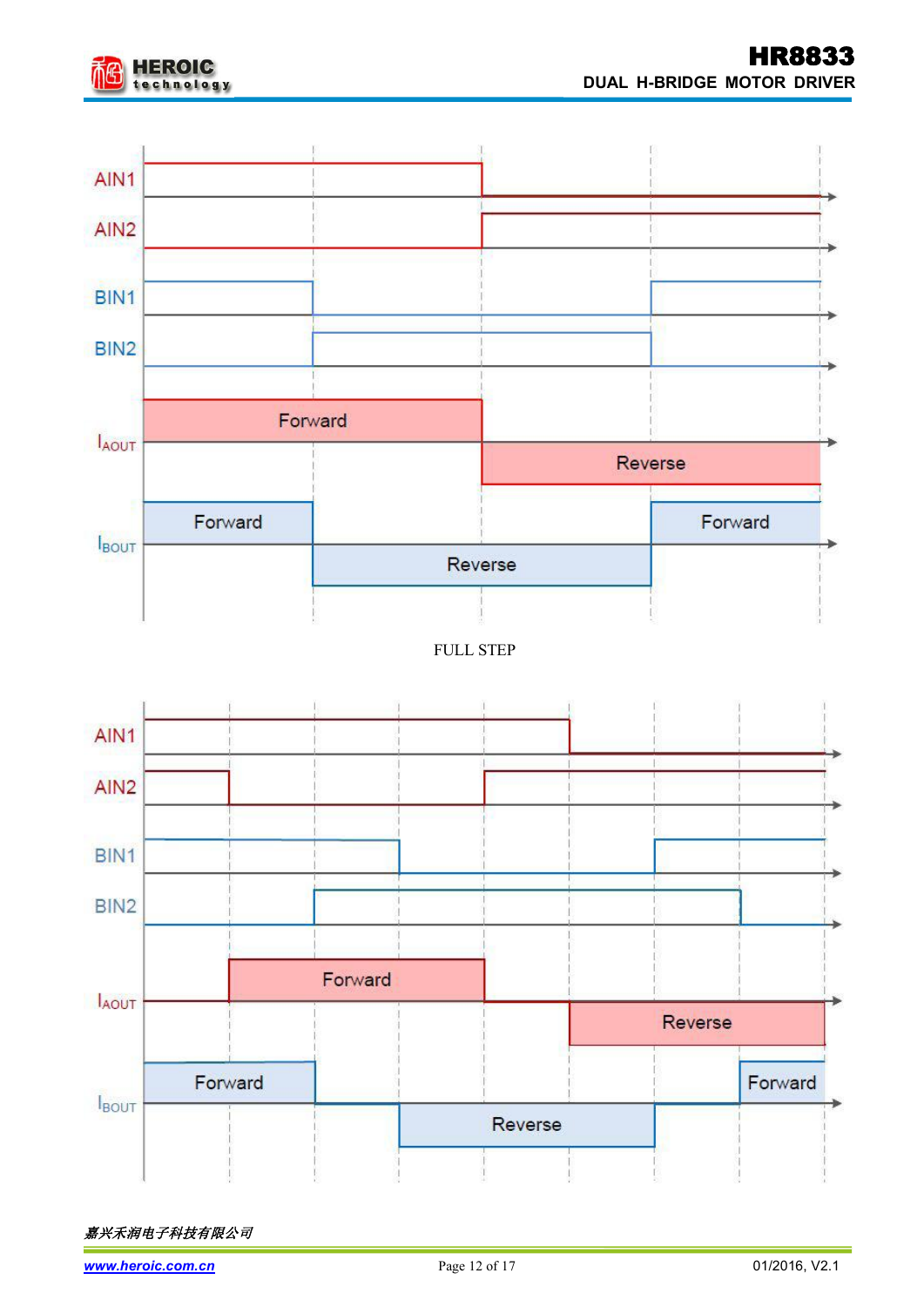

HALF STEP

## **Pin-out Diagram**



TSSOP16



SOP16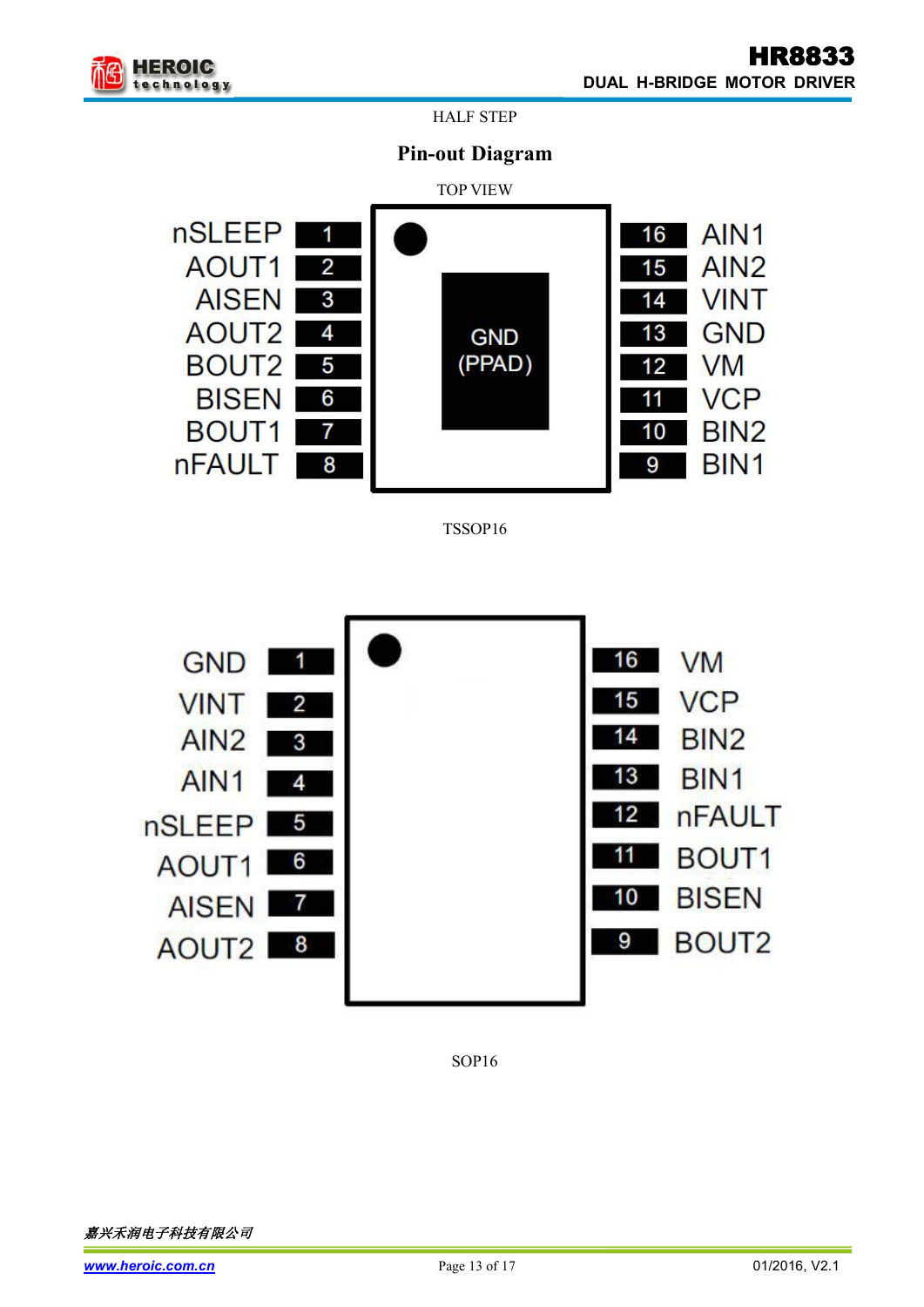

#### **Terminal List Table**

| <b>NAME</b>             | PIN                      |                | <b>Pin Description</b> | <b>EXTERNAL COMPONENTS</b>                                      |  |
|-------------------------|--------------------------|----------------|------------------------|-----------------------------------------------------------------|--|
|                         | <b>TSSOP</b>             | <b>SOP</b>     |                        | OR CONNECTIONS                                                  |  |
| <b>POWER AND GROUND</b> |                          |                |                        |                                                                 |  |
| <b>GND</b>              | 13                       | $\mathbf{1}$   | Device ground          | Both the GND pin and device PowerPAD must be connected          |  |
| PPAD                    |                          |                |                        |                                                                 |  |
|                         |                          |                |                        | to ground                                                       |  |
| VM                      | 12                       | 16             | Device power           | Connect to motor supply. A 10uF (minimum)                       |  |
|                         |                          |                | supply                 | ceramic bypass capacitor to GND is recommended.                 |  |
| <b>VINT</b>             | 14                       | 2              | Internal supply        | Bypass to GND with 2.2uF, 6.3-V capacitor                       |  |
| <b>VCP</b>              | 11                       | 15             | High-side gate         | Connect a 0.01uF, 16V (minimum) X7R ceramic capacitor to        |  |
| <b>CONTROL</b>          |                          |                |                        |                                                                 |  |
| AIN1                    | 16                       | $\overline{4}$ | Bridge A input 1       | Logic input controls state of AOUT1. Internal pulldown.         |  |
| AIN2                    | 15                       | 3              | Bridge A input 2       | Logic input controls state of AOUT2. Internal pulldown.         |  |
| BIN1                    | 9                        | 13             | Bridge B input 1       | Logic input controls state of BOUT1. Internal pulldown.         |  |
| BIN <sub>2</sub>        | 10                       | 14             | Bridge B input 2       | Logic input controls state of BOUT2. Internal pulldown.         |  |
| nSLEEP                  | $\mathbf{1}$             | 5              | Sleep mode input       | Logic high to enable device, logic low to enter low-power sleep |  |
|                         |                          |                |                        | mode                                                            |  |
| <b>STATUS</b>           |                          |                |                        |                                                                 |  |
| nFAULT                  | 8                        | 12             | Fault output           | Logic low when in fault condition (overtemp, overovercurrent)   |  |
| <b>OUTPUT</b>           |                          |                |                        |                                                                 |  |
| <b>AISEN</b>            | 3                        | $\tau$         | Bridge A ground /      | Connect to current sense resistor for bridge A, or GND if       |  |
|                         |                          |                | Isense                 | current control                                                 |  |
| <b>BISEN</b>            | 6                        | 10             | Bridge B ground /      | Connect to current sense resistor for bridge B, or GND if       |  |
|                         |                          |                | Isense                 | current control                                                 |  |
| AOUT1                   | $\overline{2}$           | 6              | Bridge A output 1      | Connect to motor winding A                                      |  |
| AOUT2                   | $\overline{\mathcal{A}}$ | 8              | Bridge A output 2      |                                                                 |  |
| BOUT1                   | $\overline{7}$           | 11             | Bridge B output 1      | Connect to motor winding B                                      |  |
| BOUT2                   | 5                        | 9              | Bridge B output 2      |                                                                 |  |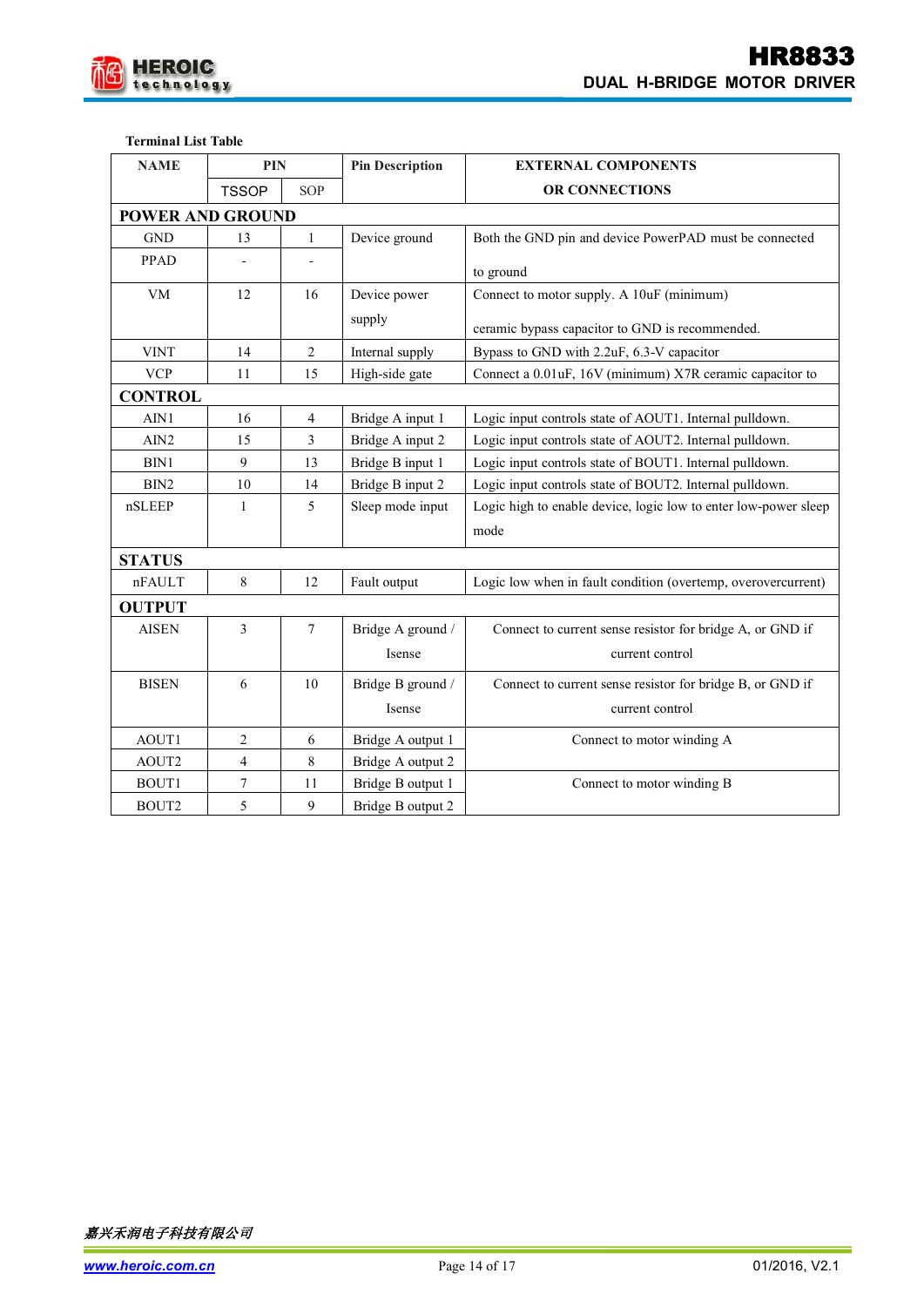

## **TSSOP16 with exposed thermal pad**





| <b>Symbol</b>  |             | <b>Dimensions In Millimeters</b> | <b>Dimensions In Inches</b> |             |  |
|----------------|-------------|----------------------------------|-----------------------------|-------------|--|
|                | Min.        | Max.                             | Min.                        | Max.        |  |
| A              |             | 1.200                            |                             | 0.047       |  |
| A <sub>1</sub> | 0.050       | 0.150                            | 0.002                       | 0.006       |  |
| A2             | 0.800       | 1.050                            | 0.031                       | 0.041       |  |
| b              | 0.190       | 0.300                            | 0.007                       | 0.012       |  |
| C              | 0.090       | 0.200                            | 0.004                       | 0.008       |  |
| D              | 4.900       | 5.100                            | 0.193                       | 0.201       |  |
| D <sub>1</sub> | 2.900       | 3.100                            | 0.114                       | 0.122       |  |
| Е              | 6.250       | 6.550                            | 0.246                       | 0.258       |  |
| E <sub>1</sub> | 4.300       | 4.500                            | 0.169                       | 0.177       |  |
| E2             | 2.900       | 3.100                            | 0.114                       | 0.122       |  |
| e              | 0.650(BSC)  |                                  | 0.026(BSC)                  |             |  |
|                | 0.450       | 0.750                            | 0.018                       | 0.030       |  |
| $\theta$       | $0^{\circ}$ | $8^{\circ}$                      | $0^{\circ}$                 | $8^{\circ}$ |  |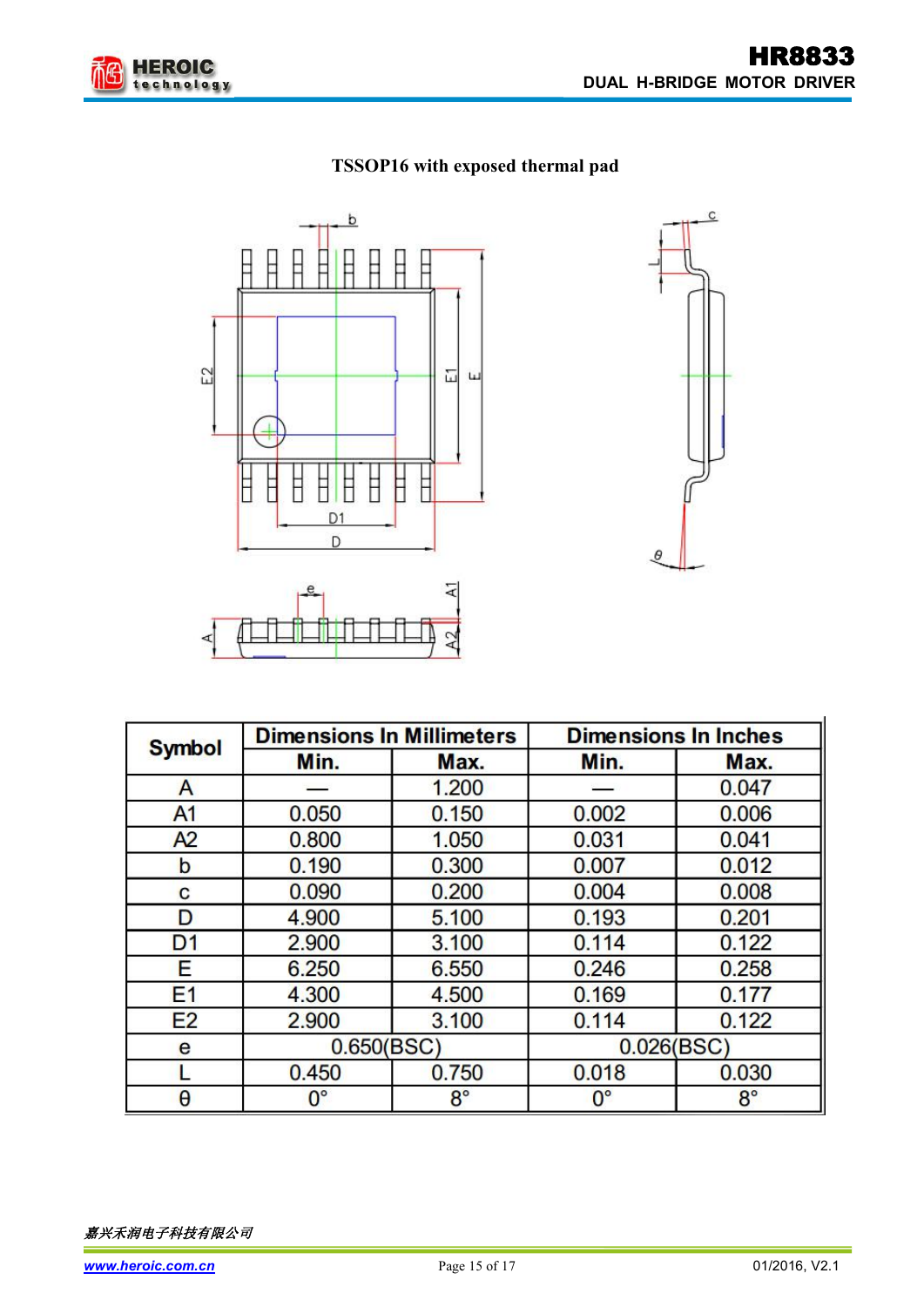

**SOP16**







|                |             | Dimensions In Millimeters |             | Dimensions In Inches |  |
|----------------|-------------|---------------------------|-------------|----------------------|--|
| Symbol         | Min         | Max                       | Min         | Max                  |  |
| A              | 1.350       | 1.750                     | 0.053       | 0.069                |  |
| A1             | 0.100       | 0.250                     | 0.004       | 0.010                |  |
| A <sub>2</sub> | 1.350       | 1.550                     | 0.053       | 0.061                |  |
| b              | 0.330       | 0.510                     | 0.013       | 0.020                |  |
| C              | 0.170       | 0.250                     | 0.007       | 0.010                |  |
|                | 9.800       | 10.200                    | 0.386       | 0.402                |  |
|                | 3.800       | 4.000                     | 0.150       | 0.157                |  |
| E1             | 5.800       | 6.200                     | 0.228       | 0.244                |  |
| e              | 1.270(BSC)  |                           |             | 0.050(BSC)           |  |
|                | 0.400       | 1.270                     | 0.016       | 0.050                |  |
| θ              | $0^{\circ}$ | $8^{\circ}$               | $0^{\circ}$ | $8^{\circ}$          |  |